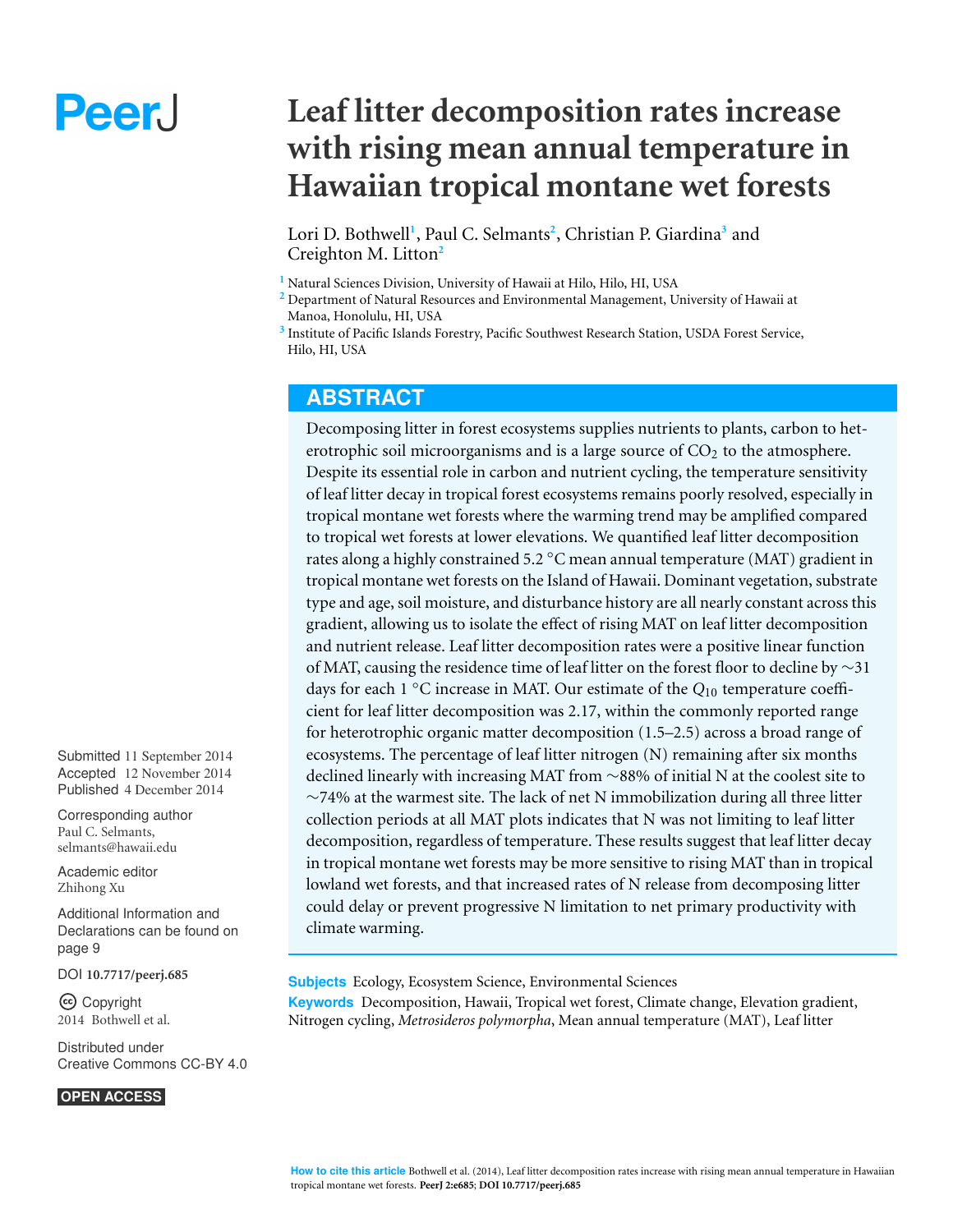#### **INTRODUCTION**

Litter decomposition is a fundamental biogeochemical process influencing rates of carbon and nutrient cycling in forest ecosystems (*[Perry, Oren & Hart, 2008](#page-11-0)*). Global syntheses indicate that temperature is a primary factor controlling litter decay rates (*[Aerts, 1997](#page-10-0)*; *[Gholz et al., 2000](#page-10-1)*; *[Adair et al., 2008](#page-10-2)*), but these datasets are dominated by temperate forest ecosystems. The factors controlling litter decomposition in tropical wet forest ecosystems are less well studied (*[Cusack et al., 2009](#page-10-3)*; *[Wieder, Cleveland & Townsend, 2009](#page-11-1)*) and data from tropical montane wet forests are particularly sparse (*[Malhi et al., 2010](#page-11-2)*). The paucity of litter decomposition data from tropical montane wet forests represents a significant gap in knowledge given recent evidence that litter decomposition in montane tropical wet forests may be more sensitive to rising temperature than in lowland tropical wet forests (*[Waring, 2012](#page-11-3)*) and that warming in the tropics may be occurring faster at higher elevations (*[Giambelluca, Diaz & Luke, 2008](#page-10-4)*).

One of the more tractable approaches to estimate the temperature sensitivity of litter decay in forests is through the use of elevation gradients, which can be powerful tools to examine climatic controls on ecosystem functioning (*[Malhi et al., 2010](#page-11-2)*). Observational studies along elevation transects substitute space for time by examining litter decay rates in forests across a range of temperature environments, and so have the advantage of representing the long-term, integrated response of decomposition to changing mean annual temperature (MAT). Elevation gradients are seldom a perfect proxy for climate warming, however, because other factors that influence ecosystem processes may also vary with elevation, including plant species composition, precipitation and soil moisture, geologic substrate, and soil chemical and physical properties. These potentially confounding factors can complicate efforts to isolate the influence of temperature on ecosystem functioning along elevation gradients (*[Wood, Cavaleri & Reed, 2012](#page-11-4)*).

We know of only two studies that have specifically examined the effect of temperature on leaf litter decomposition along elevation transects in the tropics (*[Scowcroft, Turner &](#page-11-5)  [Vitousek, 2008](#page-11-5)*; *[Salinas et al., 2011](#page-11-6)*), both of which indicate that temperature is a primary factor controlling leaf litter decomposition rates. However, the two studies vary widely in their estimates of the apparent  $Q_{10}$  temperature coefficient, the proportional change in litter decay rate due to a 10 ◦C increase in temperature, potentially because of the confounding effects of precipitation and soil moisture, which also exert a strong control on litter decay (*[Schuur, 2001](#page-11-7)*). For example, precipitation differences with elevation in *[Salinas et al. \(2011\)](#page-11-6)* resulted in a three-fold variation in mean annual soil moisture across sites of different elevation. Relatively few litter decomposition studies and the wide range of results from those studies highlight the need for more research aimed at isolating the influence of temperature on leaf litter decay in the carbon dense and highly productive tropical montane wet forest biome.

Here we present results of a leaf litter decomposition experiment across a wellconstrained 5.2 ◦C MAT gradient consisting of nine permanent plots in native-dominated tropical montane wet forests spanning 800 m elevation along the eastern slope of Mauna Kea Volcano on the Island of Hawaii. Many potentially confounding factors remain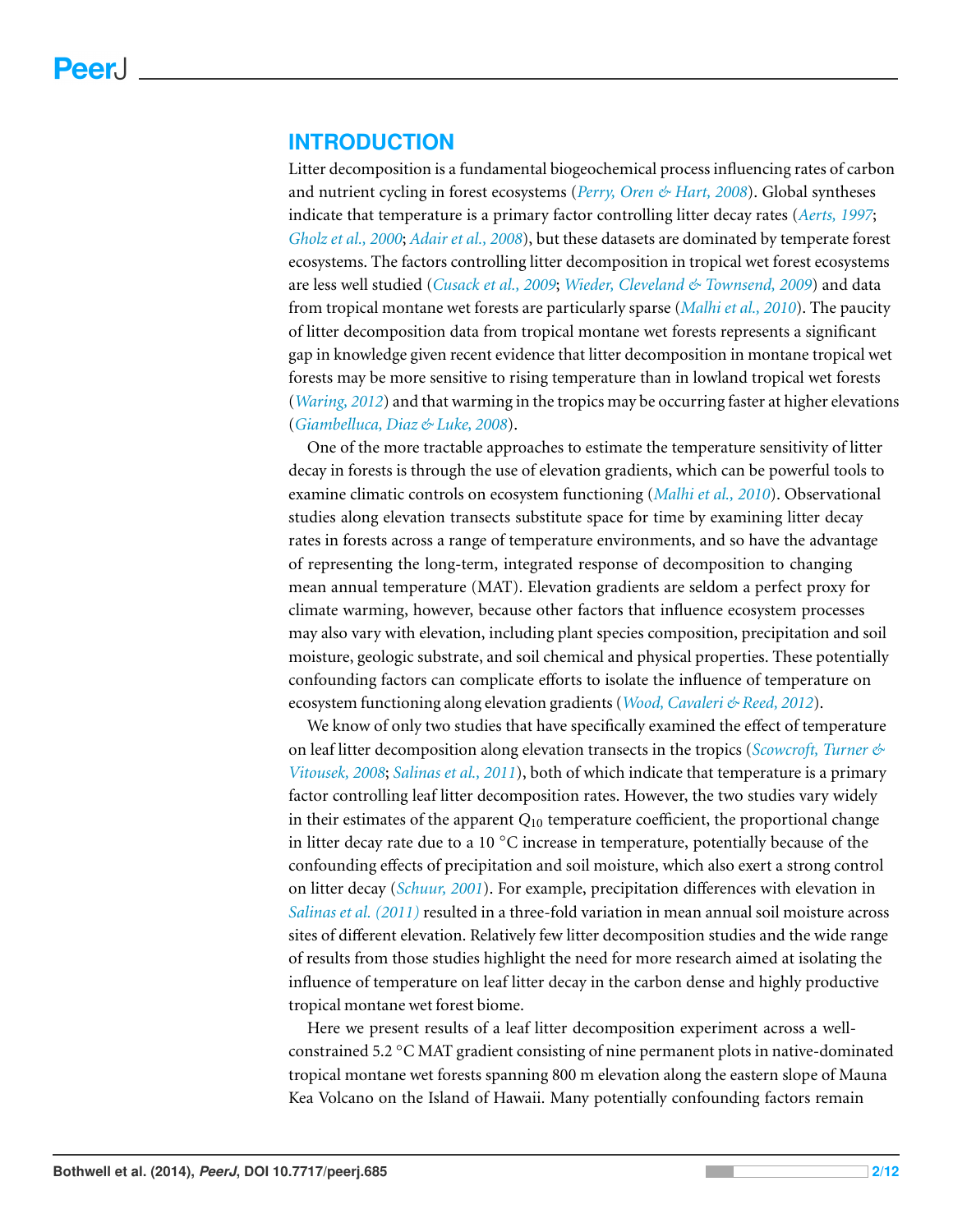constant across this MAT gradient, such as dominant canopy tree species, disturbance history, soil water content, geological substrate and soil type (*[Litton et al., 2011](#page-11-8)*; *[Iwashita,](#page-10-5)  [Litton & Giardina, 2013](#page-10-5)*; *[Selmants et al., 2014](#page-11-9)*). We examined the decay of a common substrate (senescent *Metrosideros polymorpha* [Myrtaceae] leaves from a mid-elevation plot) across the MAT gradient over a six-month time period to address two main research questions: (i) Does rising MAT increase rates of leaf litter decomposition in tropical montane wet forests when other environmental factors are held constant?; and (ii) does variation in MAT alter the rate of nitrogen (N) release from decomposing leaf litter in tropical montane wet forests?

#### **MATERIALS AND METHODS**

#### **Study sites**

We tested the effect of rising MAT on leaf litter decomposition rates by using a highly constrained MAT gradient along the eastern flank of Mauna Kea volcano on the Island of Hawaii. This MAT gradient consists of nine permanent  $20 \times 20$  m plots in native-dominated tropical montane wet forests spanning 800–1600 m in elevation, which corresponds to a 5.2 °C MAT gradient (13.8–18.2 °C). All nine MAT plots are similar in factors other than mean annual temperature that can affect ecosystem processes, including vegetation, disturbance history, soils, parent material, and soil water balance (*[Litton et](#page-11-8)  [al., 2011](#page-11-8)*; *[Iwashita, Litton & Giardina, 2013](#page-10-5)*; *[Selmants et al., 2014](#page-11-9)*). Specifically, all nine MAT plots are in moderately aggrading mature forests with a canopy dominated by *M. polymorpha* and a mid-story dominated by three species of tree fern (*Cibotium* spp.). Soils are all well-drained Acrudoxic Hydrudands according to USDA Soil Classification System, and are all derived from ∼20,000 year-old volcanic ash deposits on top of a Pleistocene-age lava flow dominated by the minerals hawaiite and mugearite (*[Wolfe &](#page-11-10)  [Morris, 1996](#page-11-10)*; *[Litton et al., 2011](#page-11-8)*). Rainfall is not constant across the MAT gradient, but tends to decrease with elevation [\(Table 1\)](#page-3-0). However, potential evapotranspiration also decreases with elevation [\(Table 1;](#page-3-0) *[Giambelluca et al., 2014](#page-10-6)*), which results in near constant mean annual soil water content across the gradient (*[Litton et al., 2011](#page-11-8)*). Solar radiation is also nearly constant across the MAT gradient [\(Table 1\)](#page-3-0), and all MAT plots are below the trade wind inversion layer (*[Cao et al., 2007](#page-10-7)*). The seven lower elevation MAT plots are in the Hawaii Experimental Tropical Forest and were accessed by permission from the USDA Forests Service and the State of Hawaii Department of Land and Natural Resources. The two highest elevation MAT plots are in the Hakalau Forest National Wildlife Refuge and were accessed with permission from the US Fish and Wildlife Service.

#### **Experimental design**

We examined the effect of MAT on leaf litter decomposition by following the decay of senescent *M. polymorpha* leaves in each of the nine MAT plots for a six month period (June to December, 2012). Rainfall is fairly evenly distributed throughout the year on windward slopes in the Hawaiian Islands (*[Giambelluca et al., 2013](#page-10-8)*) and seasonal changes in solar zenith angle, although much less pronounced than in higher latitude temperate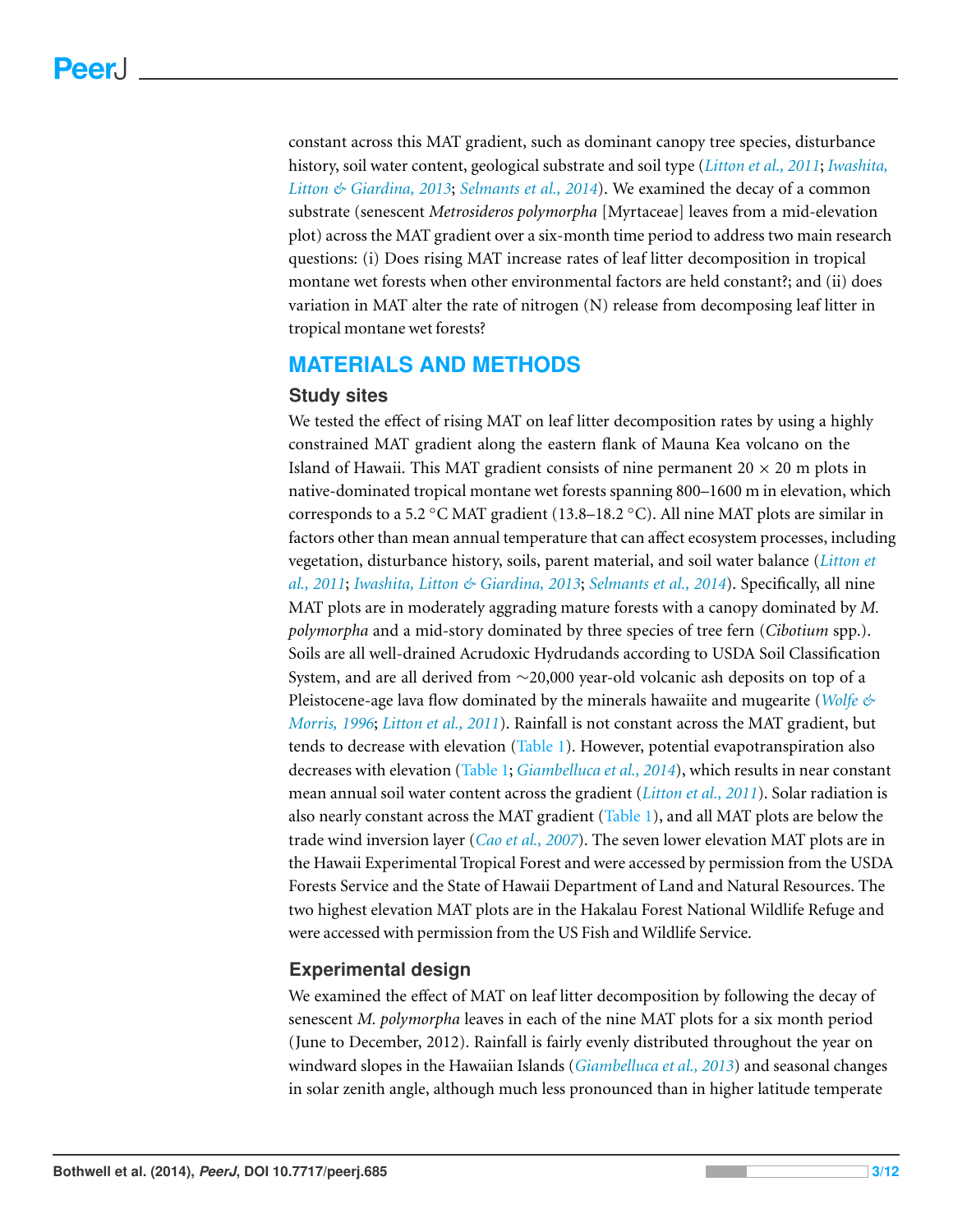| <b>MAT</b><br>plot | Elevation<br>(m) | Air temperature<br>$(^{\circ}C)^{a}$ | Rainfall<br>$(mm y^{-1})^c$ | Soil VWC:<br>annual<br>$(m^3 m^{-3})^a$ | Soil VWC:<br>experiment<br>$(m^3 m^{-3})^b$ | Potential evapo-<br>transpiration<br>$(mm y^{-1})^d$ | Solar radiation<br>$(W m^{-2} y^{-1})^d$ |
|--------------------|------------------|--------------------------------------|-----------------------------|-----------------------------------------|---------------------------------------------|------------------------------------------------------|------------------------------------------|
| $\mathbf{1}$       | 800              | 18.2                                 | 4,570                       | 0.55                                    | 0.67                                        | 2,298                                                | 201.1                                    |
| 2                  | 934              | 17.3                                 | 4,292                       | 0.55                                    | 0.64                                        | 2,232                                                | 200.9                                    |
| $\mathbf{3}$       | 1,024            | 16.7                                 | 3,975                       | 0.57                                    | 0.63                                        | 2,214                                                | 202.4                                    |
| $\overline{4}$     | 1,116            | 16.1                                 | 3,734                       | 0.48                                    | 0.61                                        | 2,127                                                | 204.9                                    |
| 5                  | 1,116            | 16.1                                 | 3,433                       | 0.51                                    | 0.47                                        | 2,137                                                | 210.1                                    |
| 6                  | 1,204            | 15.5                                 | 3,181                       | 0.40                                    | 0.42                                        | 2,211                                                | 214.5                                    |
| $\overline{7}$     | 1,274            | 15.1                                 | 3,101                       | 0.51                                    | 0.44                                        | 2,234                                                | 216.2                                    |
| 8                  | 1,468            | 13.8                                 | 4,119                       | 0.55                                    | 0.61                                        | 1,888                                                | 202.6                                    |
| 9                  | 1,600            | 13.0                                 | 3,282                       | 0.57                                    | 0.60                                        | 1,961                                                | 213.1                                    |

<span id="page-3-0"></span>**Table 1 Environmental characteristics of the nine permanent plots along a 5.2** ◦**C mean annual temperature gradient in tropical montane wet forests on the Island of Hawaii.** 

#### **Notes.**

<span id="page-3-1"></span>a Mean annual air temperature and mean annual soil volumetric water content from *[Litton et al. \(2011\)](#page-11-8)*.

<span id="page-3-3"></span>b Mean monthly soil volumetric water content during the leaf litter decomposition experiment (June to December, 2012).

<span id="page-3-2"></span>c Mean annual rainfall estimates from *[Giambelluca et al. \(2013\)](#page-10-8)*.

<span id="page-3-4"></span>d Mean annual potential evapotranspiration and solar radiation estimates from *[Giambelluca et al. \(2014\)](#page-10-6)*.

regions, lead to slightly warmer air temperatures in summer months than in winter (*[Giambelluca et al., 2014](#page-10-6)*).

We used intact senescent *M. polymorpha* leaves sorted from oven-dried litterfall samples collected monthly in elevated trays at 1116 m (16.1  $\degree$ C; [Table 1\)](#page-3-0) from July 2010 through March 2012. These leaves were composited and well mixed for construction of individual litterbags. We used litter collected from one species at a single elevation as a standard substrate to isolate the effect of MAT on litter decay by minimizing variation in litter nutrient concentration. Each litterbag was  $10 \times 15$  cm, constructed of fiberglass screen with 1.5 mm mesh size and contained ∼2.5 g of well-mixed senescent *M. polymorpha*  leaves. We deployed 15 litterbags per MAT plot in June of 2012. We placed a cluster of three litterbags tethered with nylon fishing line to a central stake in five  $5 \times 5$  m subplots within each MAT plot, resulting in five replicate litterbags for each collection period in each MAT plot. All litterbags were placed on the soil surface (top of the O horizon). We collected litterbags at one, three, and six months after initial placement. After each collection, litter was oven-dried at 70 ◦C, weighed and finely ground in a ball mill for chemical analysis. We did not correct for ash-free dry mass, but because they were placed on top of the undisturbed O horizon there was no evidence of soil accumulation on either litterbag surfaces or litter itself. Total N of initial, undecomposed leaf litter and of partially decomposed litter from the three collection periods was determined by combustion using a Costech Elemental Analyzer at the University of Hawaii at Hilo Analytical Laboratory (Costech Analytical Technologies; Valencia, CA USA).

#### **Data analysis**

We estimated the decomposition rate of *M. polymorpha* leaf litter for each of the five replicate litterbag clusters within each MAT plot by fitting a single-pool negative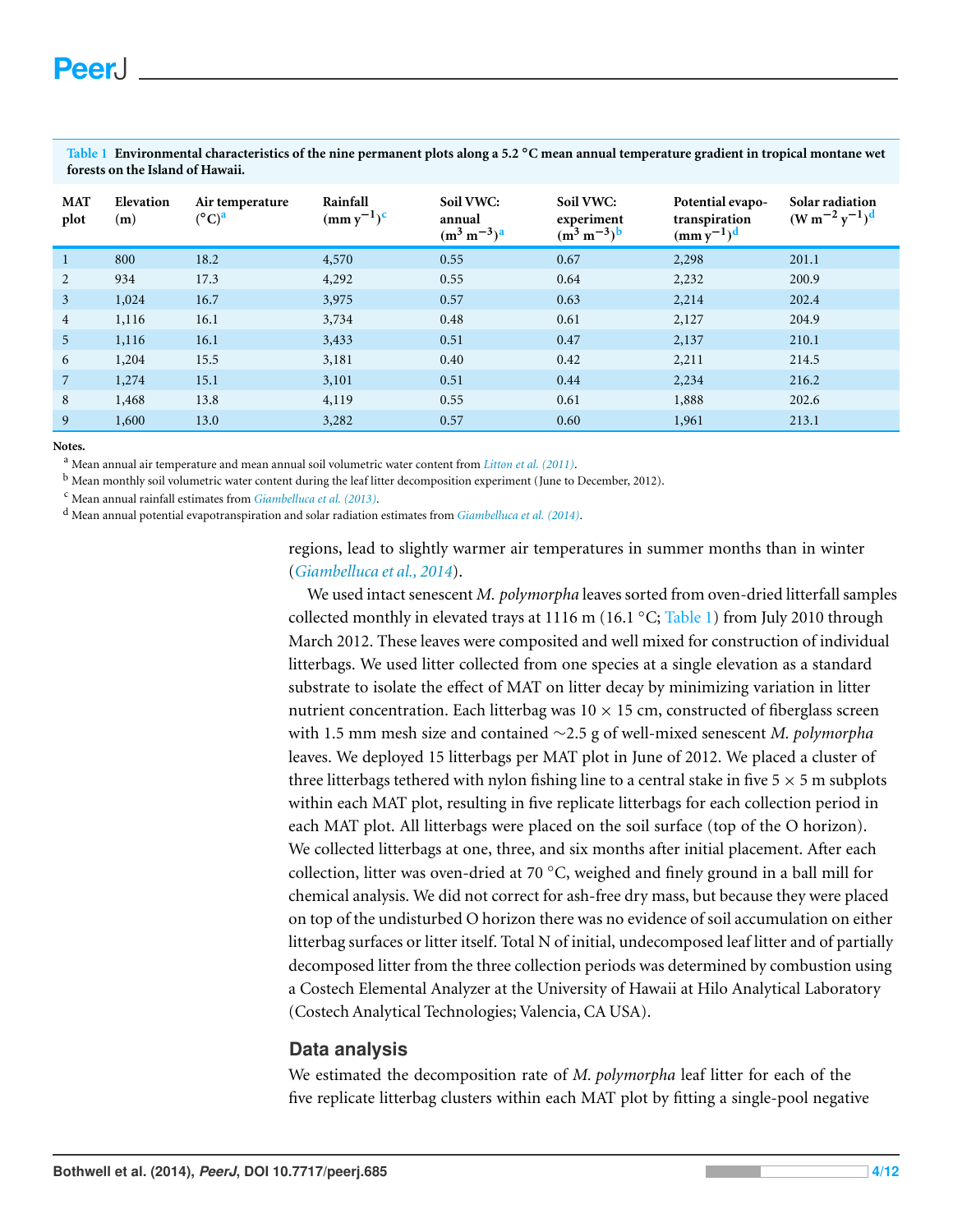exponential model to the litter mass data (*[Olson, 2007](#page-11-11)*) using non-linear regression with initial mass fixed at the measured value (*[Adair, Hobbie & Hobbie, 2010](#page-10-9)*):

$$
X(t) = e^{-kt} \tag{1}
$$

where  $X(t)$  is the proportional mass remaining at time  $t$  (in days) and  $k$  is the decomposition rate. The proportional initial mass, *X*(0), is equal to 1 by definition and so is not estimated as a model parameter (*[Adair, Hobbie & Hobbie, 2010](#page-10-9)*). The mean residence time of leaf litter on the forest floor was calculated as 1/*k* for each set of litterbags. We calculated the  $Q_{10}$  temperature coefficient for litter decomposition rates across the MAT gradient as:

$$
Q_{10} = (R_2/R_1)^{10/(T_2 - T_1)}
$$
\n(2)

where  $Q_{10}$  is the proportional change in *k* due to a 10 °C increase in MAT,  $R_1$  and  $R_2$  are regression-derived estimates of  $k$  at the coolest and warmest MAT plots, and  $T_1$  and  $T_2$ are MAT values of the coolest and warmest MAT plots (13 ◦C and 18.2 ◦C, respectively). The proportion of initial N remaining at the end of the six-month incubation period was calculated by dividing the mass of N in litter collected after six months by the mass of N in the initial undecomposed litter (*[Schuur, 2001](#page-11-7)*).

We used ordinary least-squares linear regression to determine whether leaf litter decomposition rate (*k*), leaf litter residence time (1/*k*) and the percentage of leaf litter N remaining after six months varied significantly as a function of MAT. The plot ( $n = 9$ ) was the smallest experimental unit to which the treatment (MAT) was applied, and so we use within-plot means of the five replicate litterbag clusters as the response variable for all linear regression analyses. We also used regression analysis at the plot level to determine whether annual rainfall and soil water content were significant predictors of leaf litter decay rates across the MAT gradient. We calculated 95% confidence intervals of the percentage of initial N remaining in leaf litter after one, three and six months to examine net N mineralization and net N immobilization at each stage of decomposition across the MAT gradient. For all statistical tests, we set  $\alpha = 0.05$  and confirmed that the assumptions of normality and homoscedasticity were met. All statistical analyses were performed in R version 3.0.2 (*[R Core Team, 2014](#page-11-12)*).

#### **RESULTS**

Leaf litter decomposition rate (*k*) ranged from  $1.67 \times 10^{-3} d^{-1}$  to  $4.03 \times 10^{-3} d^{-1}$  across the MAT gradient and *k* was a positive linear function of MAT ( $R^2 = 0.65$ ,  $p < 0.01$ ). Decomposition rates increased by  $0.21 \times 10^{-3} d^{-1}$  for each 1 °C increase in MAT. Consequently, leaf litter residence time declined by 31 days for each 1 ◦C increase in MAT [\(Fig. 1\)](#page-5-0). The estimated *Q*10 for leaf litter decomposition was 2.17.

Initial N concentration of mixed *M. polymorpha* litter was 8.5 mg g<sup>−</sup>1. After six months of decomposition, the percentage of N remaining in decomposing *M. polymorpha* leaves declined significantly as a function of increasing MAT [\(Fig. 2\)](#page-6-0), from ∼88% of initial N at the coolest site to ∼74% of initial N at the warmest site, a decline of approximately two percentage points for each 1 ◦C increase in MAT. Nitrogen remaining in leaf litter was never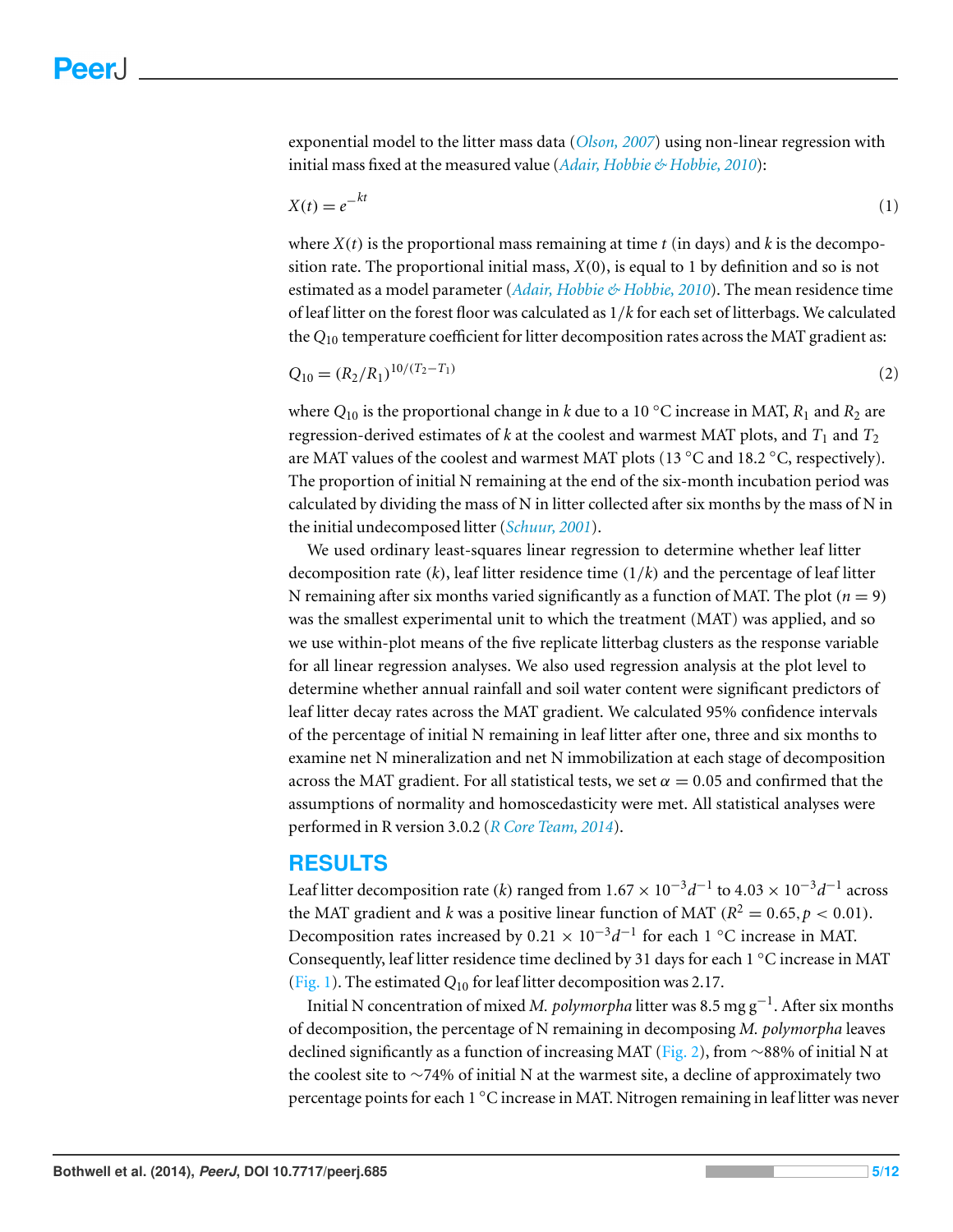<span id="page-5-0"></span>

**Figure 1 Leaf litter residence time across a mean annual temperature gradient on the Island of Hawaii.** Residence time (1/*k*) of *Metrosideros polymorpha* leaf litter from a common site across a 5.2 ◦C mean annual temperature gradient in Hawaiian tropical montane wet forests. Black circles are means and error bars represent  $\pm 1$  S.E.;  $n = 5$  replicates per MAT plot. The blue line represents the linear best fit (residence time  $= -30.92*$  MAT + 866.05) and the gray shaded area represents the 95% confidence interval around the best-fit line.

significantly larger than 100% at any stage of decomposition within any of the nine MAT plots [\(Fig. 3\)](#page-7-0), indicating there was no net N immobilization in decaying leaf litter. Neither annual rainfall nor soil water content during the six month experiment period [\(Table 1\)](#page-3-0) were significant predictors of leaf litter decay rates ( $R^2 = 0.013$ ,  $p = 0.34$  for annual rainfall;  $R^2 = 0.03$ ,  $p = 0.67$  for soil water content).

#### **DISCUSSION**

Quantifying the temperature sensitivity of leaf litter decomposition and nutrient release is critical to understanding how forest ecosystem processes will respond to climate change. We used a highly constrained MAT gradient to demonstrate that both mass loss and N release during leaf litter decay increase linearly in response to rising MAT in Hawaiian tropical montane wet forests. Globally, there is evidence that leaf litter decay is slowed by cool temperatures in tropical montane forests (*[Waring, 2012](#page-11-3)*) and that climate warming in the tropics is occurring faster at higher elevations (*[Bradley, Keimig & Diaz, 2004](#page-10-10)*; *[Giambelluca, Diaz & Luke, 2008](#page-10-4)*). When combined with results presented here, this evidence suggests leaf litter decomposition rates in tropical montane wet forests may increase substantially with climate warming in the coming decades.

The rates of leaf litter decomposition reported here (1.67 ×  $10^{-3}d^{-1}$  to  $4.03 \times 10^{-3}d^{-1}$ across the MAT gradient) are consistent with other studies in montane wet forests in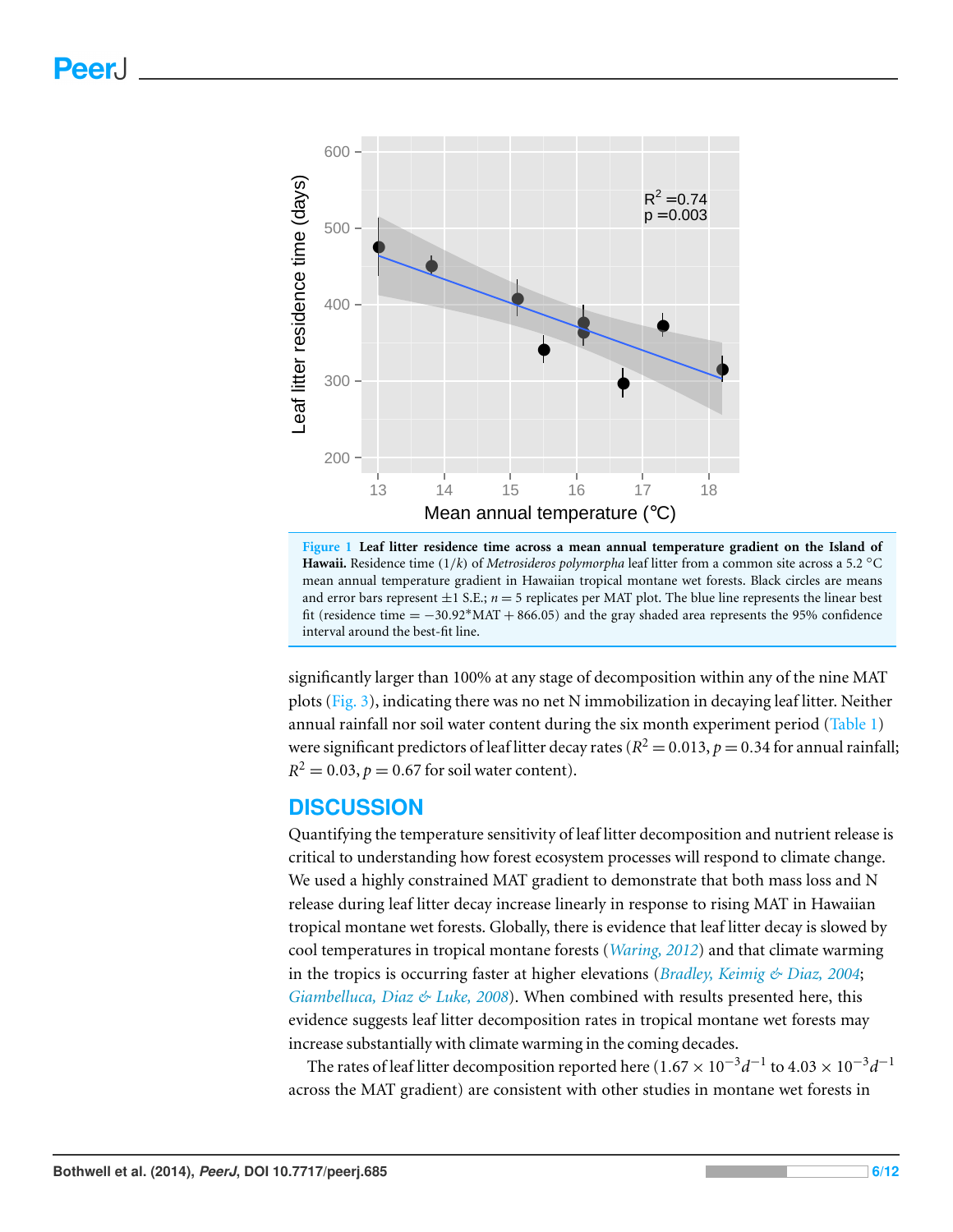<span id="page-6-0"></span>

**Figure 2 Nitrogen remaining in leaf litter after six months of decomposition across a mean annual temperature gradient on the Island of Hawaii.** The percentage of initial nitrogen (N) remaining in *Metrosideros polymorpha* leaf litter from a common site after six months of decomposition across a 5.2 ◦C mean annual temperature gradient in Hawaiian tropical montane wet forests. Black circles are means and error bars represent  $\pm 1$  SE;  $n = 5$  replicates per MAT plot. The blue line represents the linear best fit (N remaining = −2.12 ∗MAT + 112.36) and the gray shaded area represents the 95% confidence interval around the best-fit line.

Hawaii (*[Hobbie & Vitousek, 2000](#page-10-11)*; *[Schuur, 2001](#page-11-7)*; *[Scowcroft, Turner & Vitousek, 2008](#page-11-5)*) and well within the two orders of magnitude range of  $3 \times 10^{-4} d^{-1}$  to  $3 \times 10^{-2} d^{-1}$  reported for tropical wet forests globally (*[Gholz et al., 2000](#page-10-1)*; *[Cusack et al., 2009](#page-10-3)*; *[Waring, 2012](#page-11-3)*). There are a number of factors aside from temperature that can affect leaf litter decomposition rates in tropical montane wet forests, most notably leaching from precipitation (*[Wieder, Cleveland & Townsend, 2009](#page-11-1)*), soil oxygen availability related to soil water content (*[Schuur, 2001](#page-11-7)*) and leaf litter chemistry (*[Wieder, Cleveland & Townsend,](#page-11-1)  [2009](#page-11-1)*; *[Salinas et al., 2011](#page-11-6)*). By decomposing a common substrate across a highly constrained MAT gradient, we were able to isolate the effect of temperature by largely controlling for the effects of precipitation, soil moisture, initial litter chemistry and other potential confounding factors, demonstrating a strong linear increase in leaf litter decomposition rate with rising MAT. This increase in leaf litter decay rate is in line with, and likely contributes to, the substantial increase in soil-surface  $CO<sub>2</sub>$  efflux across this MAT gradient (*[Litton et al., 2011](#page-11-8)*). Notably, soil organic carbon storage remains constant across the MAT gradient despite increased rates of litter decay and soil-surface  $CO<sub>2</sub>$  efflux with rising MAT (*[Selmants et al., 2014](#page-11-9)*; *[Giardina et al., 2014](#page-10-12)*).

The *Q*10 temperature coefficient, which describes the rate of change in a biological or chemical process over a 10  $^{\circ}$ C interval, often falls within the range of 1.5–2.5 when applied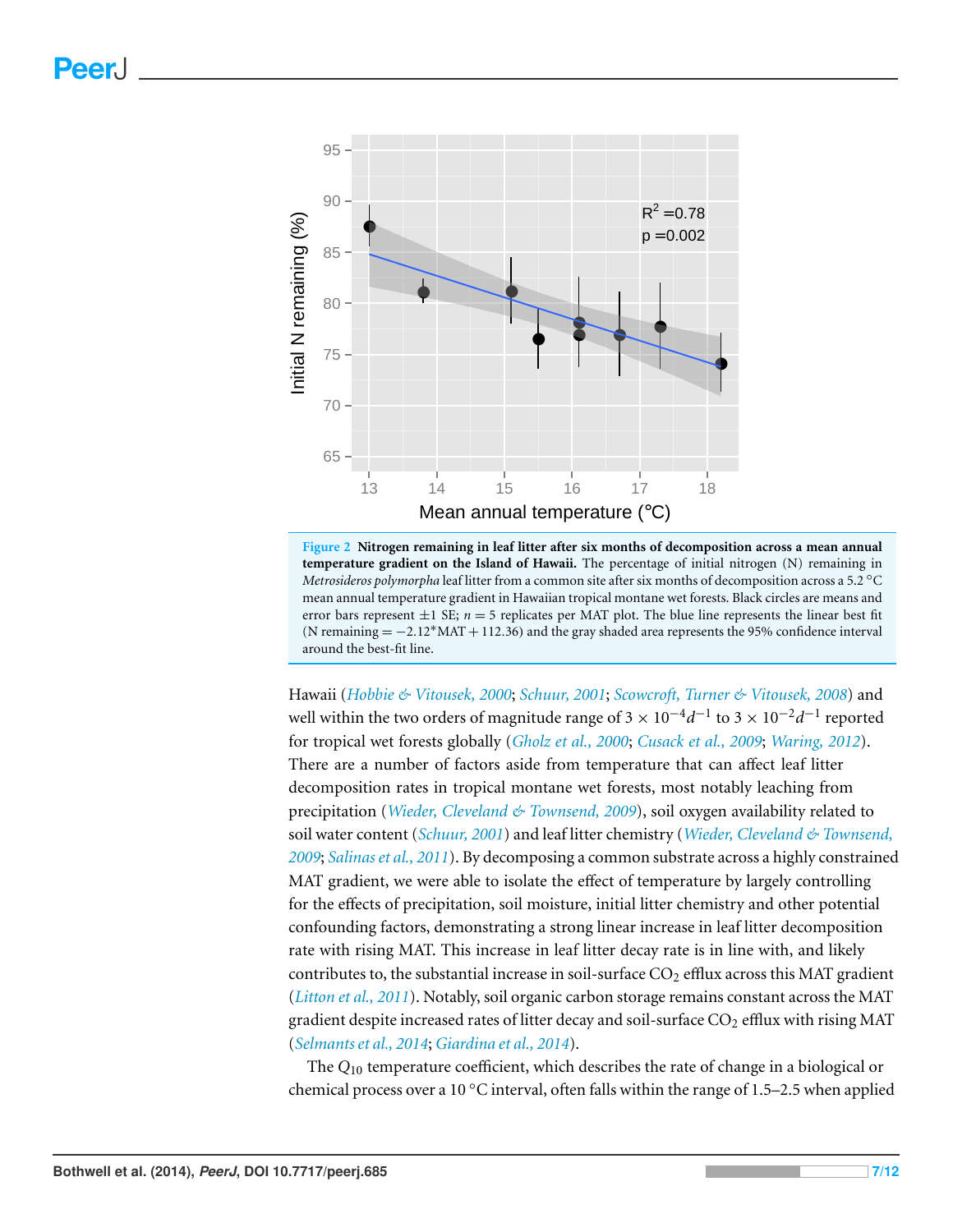<span id="page-7-0"></span>

**Figure 3 Nitrogen remaining in decomposing leaf litter at three stages of decomposition across a mean annual temperature gradient on the Island of Hawaii.** Nitrogen remaining in *Metrosideros polymorpha* leaf litter at each stage of decomposition across a 5.2 ◦C mean annual temperature gradient in Hawaiian tropical montane wet forests. Black circles are means with error bars representing the 95% confidence interval around the mean;  $n = 5$  litterbags per MAT plot. Values below 100% indicate net N mineralization from decomposing leaf litter; values above 100% indicate net N immobilization in decomposing leaf litter. The header of each panel indicates the mean annual temperature (in ◦C) of each plot. Note that data from the two 16.1 $\degree$ C plots are plotted in the same panel.

to heterotrophic processes such as organic matter decomposition (*[Reiners, 1968](#page-11-13)*; *Kätterer et [al., 1998](#page-10-13)*; *[Gholz et al., 2000](#page-10-1)*; *[Hyvonen, ¨](#page-10-14) [Agren & Dalias, 2005](#page-10-14) ˚* ; *[Zhou et al., 2009](#page-11-14)*). Our *Q*10 estimate for leaf litter decomposition (2.17) is within this range, and is similar to the *Q*10 estimate for soil-surface CO2 efflux (2.26) across the same MAT gradient (*[Litton et al., 2011](#page-11-8)*), suggesting a consistent response of carbon cycling rates to rising temperature in tropical montane wet forests. In contrast to our results, *[Salinas et al. \(2011\)](#page-11-6)* estimated a *Q*10 for leaf litter decay of 3.06 in five tropical forest plots across an elevation gradient spanning 12.8 ◦C (11.1–23.9 ◦C). Although there is wide variation in estimates of apparent *Q*10 from litter decomposition studies (*[Gholz et al., 2000](#page-10-1)*; *[Adair et al., 2008](#page-10-2)*), we suggest the *[Salinas et al.](#page-11-6)  [\(2011\)](#page-11-6)* estimate of litter decay *Q*10 is ∼40% higher than ours largely because of confounding factors related to site selection and data analysis technique. First, the lowest temperature site in the *[Salinas et al. \(2011\)](#page-11-6)* study was also the driest, with a mean annual soil moisture nearly three-fold lower than the mean of the other four sites, potentially depressing *k* for this low temperature site. In contrast, mean annual soil moisture is nearly constant across our MAT gradient (*[Litton et al., 2011](#page-11-8)*). Although there was some variation in soil water content among our MAT plots during the six-month period when leaf litter was decomposing, the driest plots during the experiment period were in the middle of our gradient and the percentage variation in soil moisture was an order of magnitude less than that of

**PeerJ**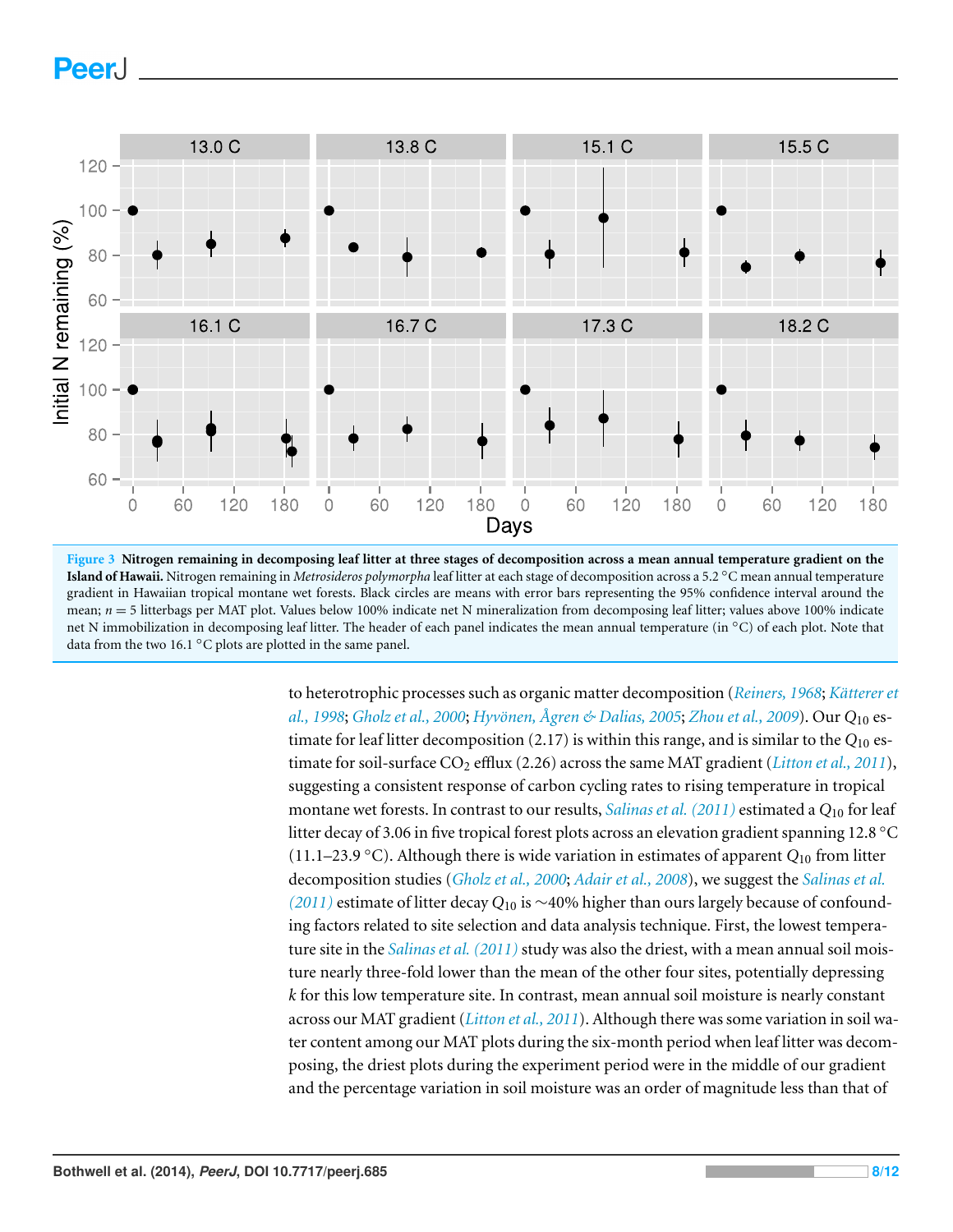*[Salinas et al. \(2011\)](#page-11-6)*. Second, *[Salinas et al. \(2011\)](#page-11-6)* used linear regression of log-transformed mass loss data to estimate decomposition rates, which can result in sizable overestimates of *k* depending on error structure (*[Adair, Hobbie & Hobbie, 2010](#page-10-9)*). We used non-linear regression of untransformed decomposition data, which consistently yields accurate *k* estimates (*[Adair, Hobbie & Hobbie, 2010](#page-10-9)*). The potential confounding effect of a three-fold variation in soil moisture combined with the use of log-transformed mass loss data in the *[Salinas et](#page-11-6)  [al. \(2011\)](#page-11-6)* study suggest that their estimate of apparent *Q*10 may be artificially inflated.

We found no evidence of N limitation to leaf litter decomposition across the MAT gradient. At all stages of decomposition, the proportion of initial N remaining in decomposing leaf litter never significantly exceeded 100% at any of the MAT plots. This evidence is consistent with results from a fertilization experiment at a site near the middle of our MAT gradient, in which individual additions of N and phosphorus (P) had no effect on *M. polymorpha* leaf litter decomposition and combined N and P additions had only a weak positive effect (*[Hobbie & Vitousek, 2000](#page-10-11)*). We also found an overall trend of increased rates of N release from decomposing litter with rising MAT. Taken together, this evidence suggests that warming will increase rates of N cycling and availability in these forests, a response consistent with results from warming experiments across a wide range of forest and grassland ecosystems (*[Rustad et al., 2001](#page-11-15)*). We did not measure leaf litter phosphorus (P) dynamics in this study, so it remains unclear how rates of P release from decomposing leaf litter respond to rising MAT. However, since P does not directly limit *M. polymorpha*  leaf litter decomposition at a site near the middle of our gradient (*[Hobbie & Vitousek,](#page-10-11)  [2000](#page-10-11)*), we consider it likely that increasing rates of leaf litter decay with rising MAT will increase rates of P release and availability similar to the trend for N documented here.

Results from this leaf litter decomposition experiment across a well-constrained MAT gradient have two potentially countervailing implications for how the carbon balance of tropical montane wet forests will respond to climate warming, at least within the MAT range studied here and where increasing temperature does not drive significant, concomitant changes in leaf litter chemistry or soil water balance. First, our results indicate that warming will increase rates of leaf litter decay in tropical montane wet forests, which explains part of the warming-induced increase in rates of soil-surface  $CO<sub>2</sub>$  efflux to the atmosphere (*[Litton et al., 2011](#page-11-8)*). At the same time, these results suggest that more rapid decomposition with warming should also increase rates of nutrient release from decaying leaf litter, at least in forest ecosystems where decomposition is not currently nutrient limited. The availability of nutrients may strongly regulate whether ecosystem carbon sequestration keeps pace with rising atmospheric CO<sub>2</sub> concentrations (*[Luo et al., 2004](#page-11-16)*). An increase in rates of nutrient release from decaying leaf litter with climate warming, as suggested by our results, could delay or even prevent the onset of progressive nutrient limitation of ecosystem carbon sequestration.

#### **ACKNOWLEDGEMENT**

Thanks to Kupu Hawaii Youth Conservation Corps interns Nathanael Friday and Isaac Ito for assistance with data collection.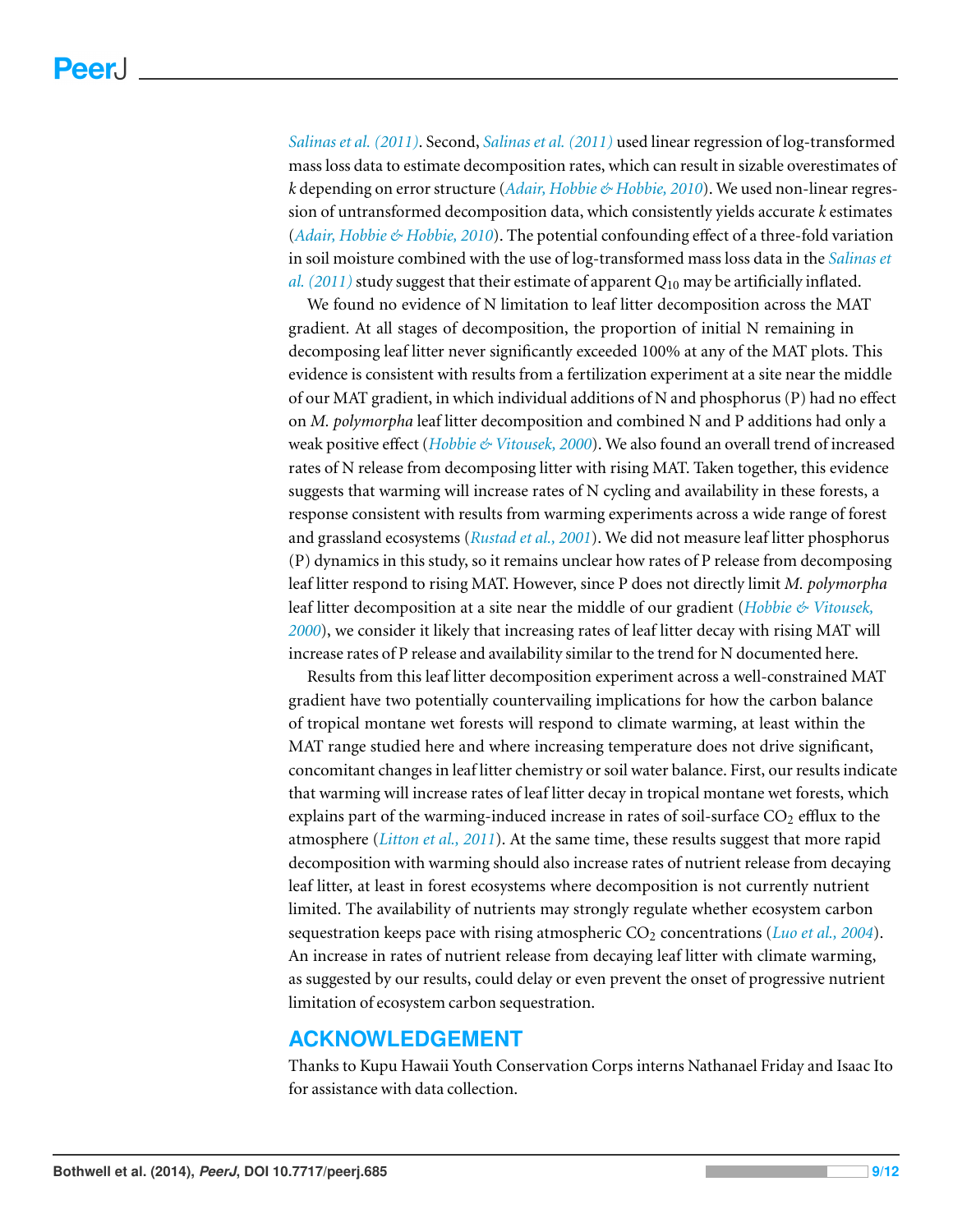## <span id="page-9-0"></span>**ADDITIONAL INFORMATION AND DECLARATIONS**

#### **Funding**

This study was funded by the National Science Foundation through the Pacific Internship Program for Exploring Science (PIPES; BIO-1005186) and the Ecosystem Science Program (DEB-0816486). Additional funding was provided by the USDA Forest Service, Institute of Pacific Islands Forestry, Pacific Southwest Research Station (Research Joint Ventures 09-JV-11272177-029 and 12-JV-11272139-047) and the College of Tropical Agriculture and Human Resources, the University of Hawaii at Manoa via the USDA National Institute of Food and Agriculture, Hatch and McIntire-Stennis Programs (HAW00132-H, HAW01127-H, HAW00188-M, and HAW01123-M). The funders had no role in study design, data collection and analysis, decision to publish, or preparation of the manuscript.

#### **Grant Disclosures**

The following grant information was disclosed by the authors: Pacific Internship Program for Exploring Science (PIPES): NSF BIO-1005186. National Science Foundation, Ecosystem Science Program: NSF DEB-0816486. USDA Forest Service, Institute of Pacific Islands Forestry, Pacific Southwest Research Station Research Joint Ventures: 09-JV-11272177-029, 12-JV-11272139-047. College of Tropical Agriculture and Human Resources, University of Hawaii at Manoa via the USDA National Institute of Food and Agriculture, Hatch and McIntire-Stennis Programs: HAW00132-H, HAW01127-H, HAW00188-M, HAW01123-M.

#### **Competing Interests**

Christian P. Giardina is an employee of the USDA Forest Service.

#### **Author Contributions**

- Lori D. Bothwell and Paul C. Selmants conceived and designed the experiments, performed the experiments, analyzed the data, wrote the paper, prepared figures and/or tables, reviewed drafts of the paper.
- Christian P. Giardina and Creighton M. Litton conceived and designed the experiments, contributed reagents/materials/analysis tools, reviewed drafts of the paper.

#### **Field Study Permissions**

The following information was supplied relating to field study approvals (i.e., approving body and any reference numbers):

Permission to access the Hawaii Experimental Tropical Forest was provided by the USDA Forest Service and the State of Hawaii Department of Land and Natural Resources Division of Forestry and Wildlife through approval of an annual permit application. Permission to access the Hakalau Forest National Wildlife Refuge was provided by the US Fish and Wildlife Service through approval of an annual permit application. Neither of these permits are individually numbered.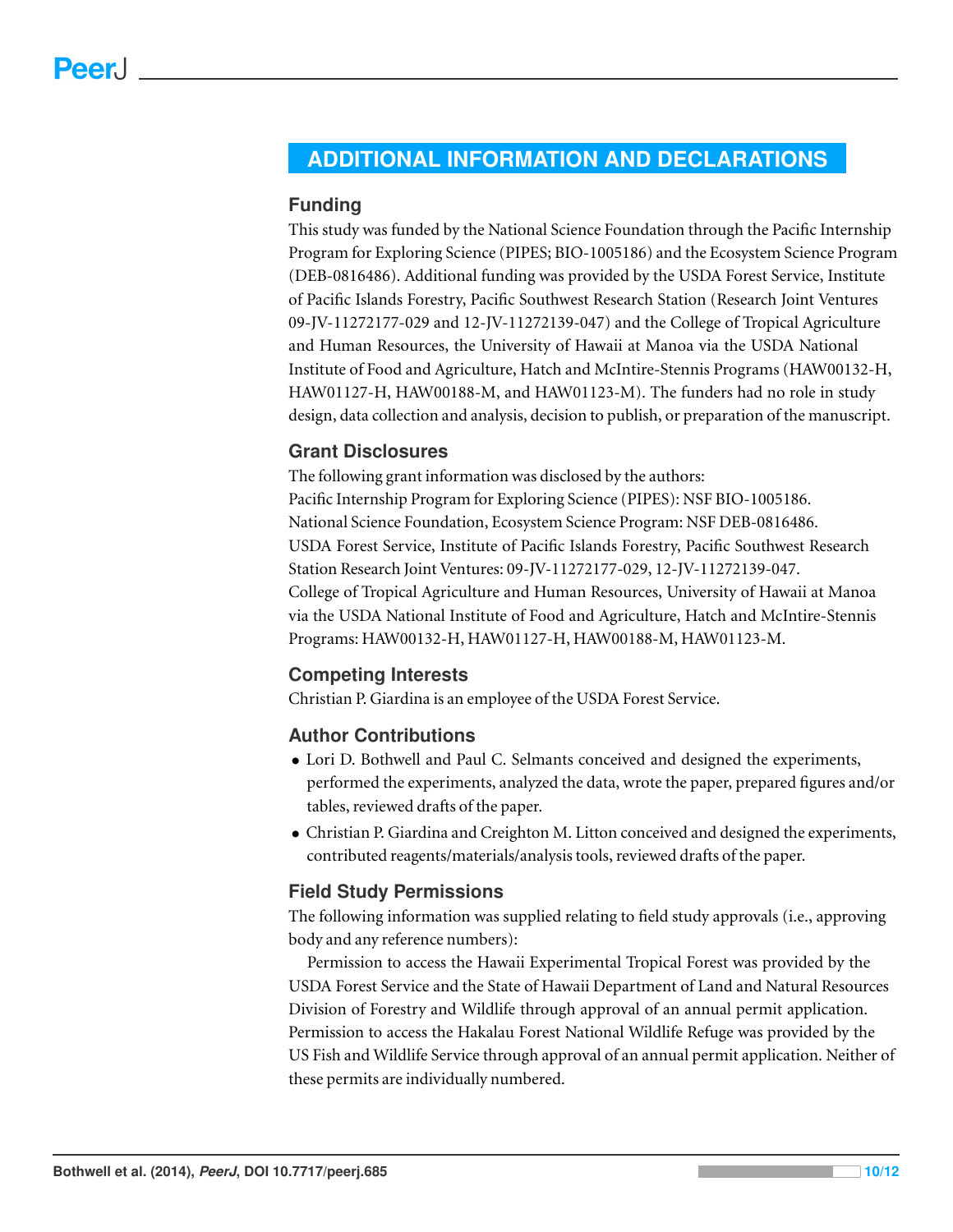#### **Supplemental Information**

Supplemental information for this article can be found online at [http://dx.doi.org/](http://dx.doi.org/10.7717/peerj.685#supplemental-information)  [10.7717/peerj.685#supplemental-information.](http://dx.doi.org/10.7717/peerj.685#supplemental-information)

#### **REFERENCES**

- <span id="page-10-9"></span>**Adair EC, Hobbie SE, Hobbie RK. 2010.** Single-pool exponential decomposition models: potential pitfalls in their use in ecological studies. *Ecology* **91**:1225–1236 DOI [10.1890/09-0430.1.](http://dx.doi.org/10.1890/09-0430.1)
- <span id="page-10-2"></span>**Adair EC, Parton WJ, del Grosso SJ, Silver WL, Harmon ME, Hall SA, Burke IC, Hart SC. 2008.**  Simple three-pool model accurately describes patterns of long-term litter decomposition in diverse climates. *Global Change Biology* **14**:2636–2660.
- <span id="page-10-0"></span>**Aerts R. 1997.** Climate, leaf litter chemistry and leaf litter decomposition in terrestrial ecosystems: a triangular relationship. *Oikos* **79**:439–449 DOI [10.2307/3546886.](http://dx.doi.org/10.2307/3546886)
- <span id="page-10-10"></span>**Bradley RS, Keimig FT, Diaz HF. 2004.** Projected temperature changes along the American cordillera and the planned GCOS network. *Geophysical Research Letters* **31**:L16210 DOI [10.1029/2004GL020229.](http://dx.doi.org/10.1029/2004GL020229)
- <span id="page-10-7"></span>**Cao G, Giambelluca TW, Stevens DE, Schroeder TA. 2007.** Inversion variability in the Hawaiian trade wind regime. *Journal of Climate* **20**:1145–1160 DOI [10.1175/JCLI4033.1.](http://dx.doi.org/10.1175/JCLI4033.1)
- <span id="page-10-3"></span>**Cusack DF, Chou WW, Yang WH, Harmon ME, Silver WL, The LIDET Team. 2009.** Controls on long-term root and leaf litter decomposition in neotropical forests. *Global Change Biology*  **15**:1339–1355 DOI [10.1111/j.1365-2486.2008.01781.x.](http://dx.doi.org/10.1111/j.1365-2486.2008.01781.x)
- <span id="page-10-1"></span>**Gholz HL, Wedin DA, Smitherman SM, Harmon ME, Parton WJ. 2000.** Long-term dynamics of pine and hardwood litter in contrasting environments: toward a global model of decomposition. *Global Change Biology* **6**:751–765 DOI [10.1046/j.1365-2486.2000.00349.x.](http://dx.doi.org/10.1046/j.1365-2486.2000.00349.x)
- <span id="page-10-8"></span>**Giambelluca TW, Chen Q, Frazier AG, Price JP, Chen Y-L, Chu P-S, Eischeid JK, Delparte DM. 2013.** Online rainfall atlas of Hawai'i. *Bulletin of the American Meteorological Society* **94**:313–316 DOI [10.1175/BAMS-D-11-00228.1.](http://dx.doi.org/10.1175/BAMS-D-11-00228.1)
- <span id="page-10-4"></span>**Giambelluca TW, Diaz HF, Luke MSA. 2008.** Secular temperature changes in Hawai'i. *Geophysical Research Letters* **35**:L12702 DOI [10.1029/2008GL034377.](http://dx.doi.org/10.1029/2008GL034377)
- <span id="page-10-6"></span>**Giambelluca TW, Shuai X, Barnes ML, Aliss RJ, Longman RJ, Miura T, Chen Q, Frazier AG, Mudd RG, Cuo L, Businger AD. 2014.** Evapotranspiration of Hawai'i. Final report submitted to the U.S. Army Corps of Engineers—Honolulu District, and the Commission on Water Resource Management, State of Hawaii. *Available at [http://evapotranspiration.geography.hawaii.](http://evapotranspiration.geography.hawaii.edu/)  [edu/](http://evapotranspiration.geography.hawaii.edu/)*.
- <span id="page-10-12"></span>Giardina CP, Litton CM, Crow SE, Asner GP. 2014. Warming-related increases in soil CO<sub>2</sub> efflux are explained by increased below-ground carbon flux. *Nature Climate Change* **4**:822–827 DOI [10.1038/nclimate2322.](http://dx.doi.org/10.1038/nclimate2322)
- <span id="page-10-11"></span>**Hobbie SE, Vitousek PM. 2000.** Nutrient limitation of decomposition in Hawaiian forests. *Ecology*  **81**:1867–1877 DOI [10.1890/0012-9658\(2000\)081\[1867:NLODIH\]2.0.CO;2.](http://dx.doi.org/10.1890/0012-9658(2000)081[1867:NLODIH]2.0.CO;2)
- <span id="page-10-14"></span>**Hyvönen R, Ågren GI, Dalias P. 2005.** Analysing temperature response of decomposition of organic matter. *Global Change Biology* **11**:770–778 DOI [10.1111/j.1365-2486.2005.00947.x.](http://dx.doi.org/10.1111/j.1365-2486.2005.00947.x)
- <span id="page-10-5"></span>**Iwashita DK, Litton CM, Giardina CP. 2013.** Coarse woody debris carbon storage across a mean annual temperature gradient in tropical montane wet forest. *Forest Ecology and Management*  **291**:336–343 DOI [10.1016/j.foreco.2012.11.043.](http://dx.doi.org/10.1016/j.foreco.2012.11.043)
- <span id="page-10-13"></span>Kätterer T, Reichstein M, Andrén O, Lomander A. 1998. Temperature dependence of organic matter decomposition: a critical review using literature data analyzed with different models. *Biology and Fertility of Soils* **27**:258–262 DOI [10.1007/s003740050430.](http://dx.doi.org/10.1007/s003740050430)